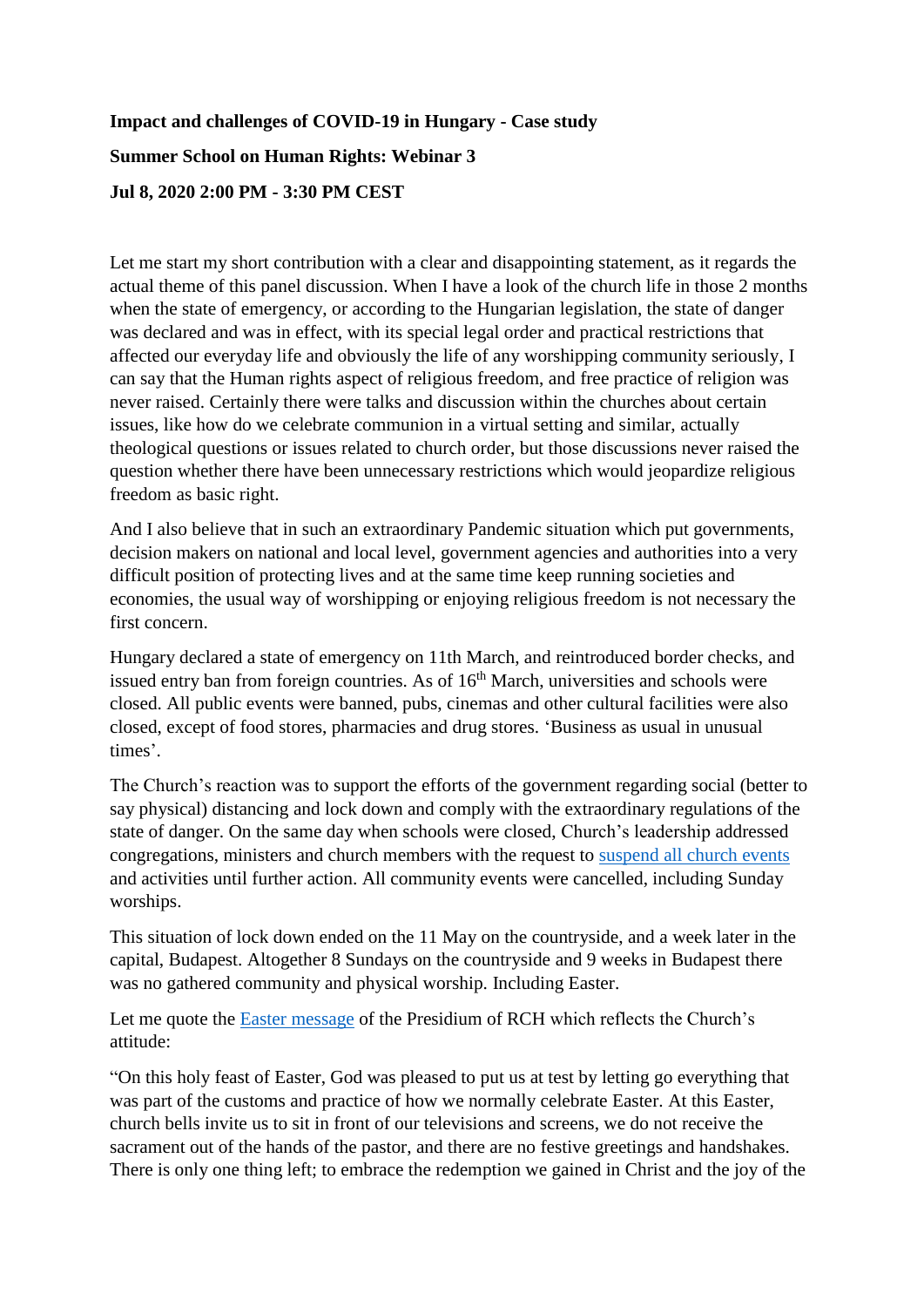Savior. This is how we can still be in community without actually gathering, this is how homes can turn to temples, and this how everyone who shares in the joy of Easter can come together and join in spirit."

*Again, I have to emphasize that with all the critical voices or speculations around COVID-19 pandemic itself and the impact of the preventive measures to control the spread of the virus, human rights aspects, or the claim of human rights violations was not part of the public discussion, especially not the aspect of the religious freedom.*

If you look at the map of Europe you will see that in the Eastern part of the continent, the level of infection and the number of detected cases, and death rate proved to be way lower than in Western-Europe. It has many reasons, obviously, and the timely and swift action of governments and the self-discipline and cooperation of citizens is just one of those.

During the Pandemic Hungary made headlines in the International Media repeatedly. These critical coverage of the political situation addressed the issue of rule of law and democracy, not directly human rights aspects or violation.

**Authorization Act**, eG., adopted by the Hungarian Parliament on 30 March 2020, provided the Hungarian Government with a carte blanche mandate without any sunset clause to suspend the application of Acts of Parliament, and take other extraordinary measures until the "state of danger" declared on 11 March by Government Decree is in place. "The Authorization Act fails to comply with the democratic set of criteria for a special legal order that also derives from Hungary's Fundamental Law." This was the critical understanding of some of the NGO's. The claim was that the Authorization Act, which was revoked, terminated since, allowed the Government to introduce significant restrictions, without any time limit, without any debate in the Parliament, and without any guarantee for the swift and effective constitutional review. Government officials, on the other hand, claimed that the Hungarian legislation was in accordance with EU laws and other European countries' legislation and judicial policies.

Anyway, taking a partisan position is not my job, and we need some distance in time to evaluate whether this Authorisation Act was necessary at all, and how far it was meant to challenge again the "liberal" forms of democracy which has been openly questioned in Hungary in the last years.

## **Vulnerable communities**

Instead of this, let me, at last, point out the fact, that regarding human rights in general, vulnerable, underprivileged and marginalized communities in our societies are at high risk, especially in extraordinary situations like the one due to COVID-19.

We have seen this evidenced at least in the case of two vulnerable groups of people.

**Asylum seekers:** Though it was almost impossible to access Hungary over the borders and file valid asylum claims since 2018, new refugee recognitions still happened on a very low level (the official statistics for 2019 are not public, the assumed numbers are : 468 asylum application, 53 recognitions in 2019). Due to COVID one of the first action was to fully close the borders for Asylum seekers. The connection between the spread of the virus and illegal immigration is also part of the public communication. Through our Refugee ministry we did our best that Refugee kids get the support they needed to keep up with online education and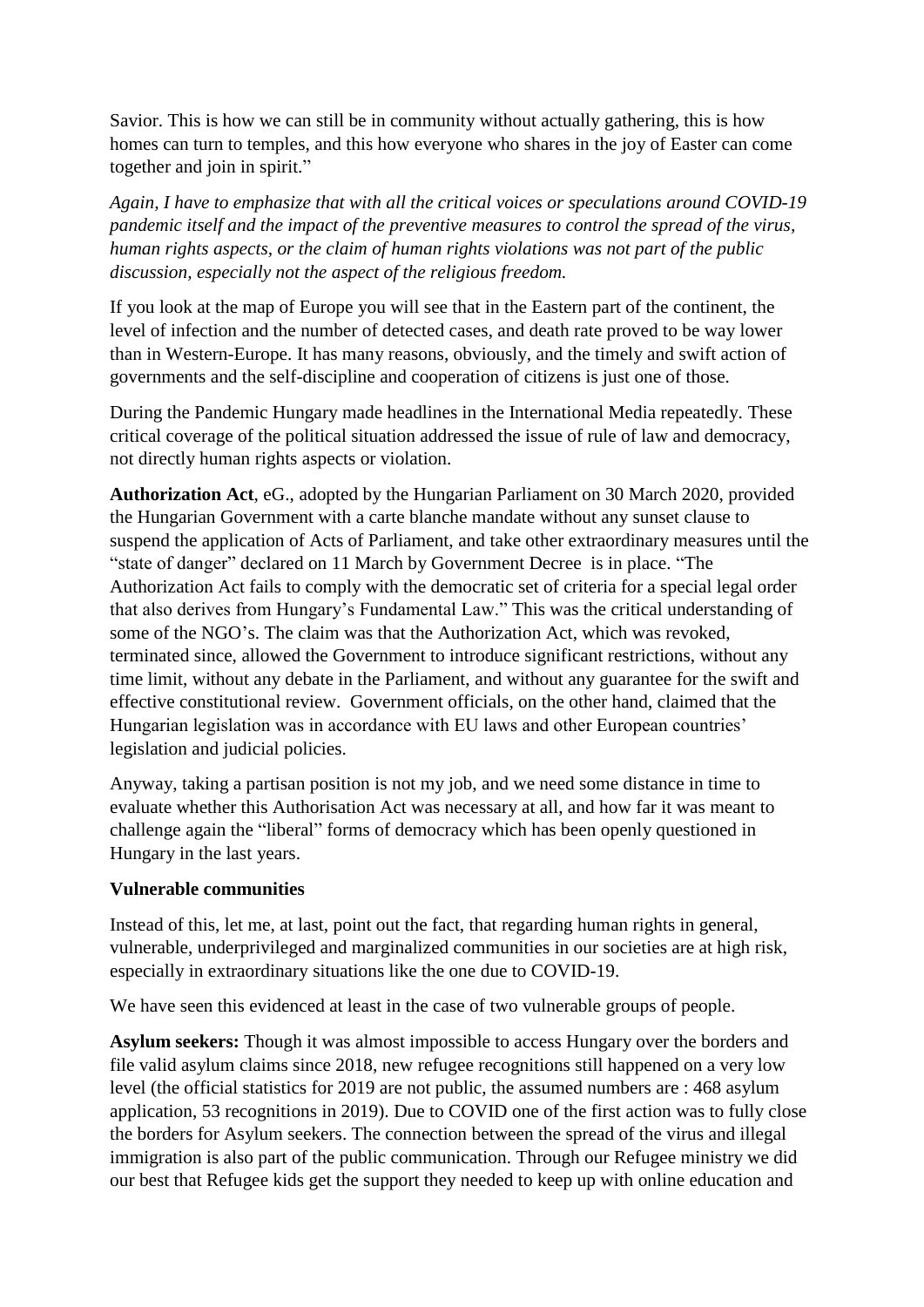financial aid and housing for those who lost their jobs due to the pandemic were secured. This we did in cooperation and with the support of American and German partner churches.

This effort was supported from the solidarity fund which has been [coordinated by the](https://reformatus.hu/english/news/looking-ahead/)  [Hungarian Reformed Church Aid.](https://reformatus.hu/english/news/looking-ahead/)

**Roma families**: as we have a national Roma ministry and a strong network of Roma communities, we have understood, that in most of the cases underprivileged Roma people's access to healthcare and education, especially in the days of the pandemic, is seriously at risk. We therefore started an initiative in our communities and after schools to equip the Roma [students with digital tools](https://reformatus.hu/english/news/digital-support-learning/) so that they can access online education, and offered other kind of humanitarian support, again in solidarity and cooperation of our Western-European and American partners.

*In these cases, even if there is no direct and blatant violation of human rights, there is an obvious risk for a spontaneous degradation of rights and access of vulnerable communities. Let me finish with a quote from a [Roma student of our special college,](https://reformatus.hu/english/news/physically-distant-close-spirit/) student in political scienses, whose reflection, or cry [we have published and widely shared](https://reformatus.hu/english/news/dont-let-them-down/) in the days of COVID.*

"Roma people are overrepresented among socially disadvantaged communities in Hungary. Most of the time they are living in segregation, in houses without any comfort at the margins of settlements. … Healthcare professionals recommend proper hygiene, frequent hand wash, and social distancing. Measures that are hard to implement under segregated living conditions. If the virus penetrated these closed communities, it would have serious consequences. It is well known that COVID-19 can be life-threatening especially for people with weak immune system. Now, the general state of health of those living in segregations is even worse than the Hungarian average. In addition to all this, the Corona crisis can potentially incite hatred against Roma communities. And we cannot tolerate people's rights be restricted under the pretext of the coronavirus as we already have evidences for this in Bulgaria."

## *Don't let COVID-19 divide our people and deepen already existing social fault lines even more!*

For me personally, this virus has revealed that people are able and willing to join forces – as they should. We are experiencing the biggest crisis of our lifetime; we don't know how long it will last, and what consequences it will still have. We can already see that the crisis and uncertainty particularly affect the poorest and the most vulnerable people. We all suffer from this situation, still we shouldn't let them down!"

All in all, during the days of the Pandemic, as all churches we have been confronted with challenges we never experienced before. It still need time and distance to evaluate the consequences. The swift and successful change to online worships and live streamed church events, the missional impact of the "church life in the digital, virtual space" where church event were "attended" by way more people than before (numbers have doubled or even tripled), the theological question of eG. how to understand and celebrate holy communion "virtually", are just few of the many questions churches have to address in Europe and worldwide. The Pandemic remains with us, most of the local churches introduced "hybrid